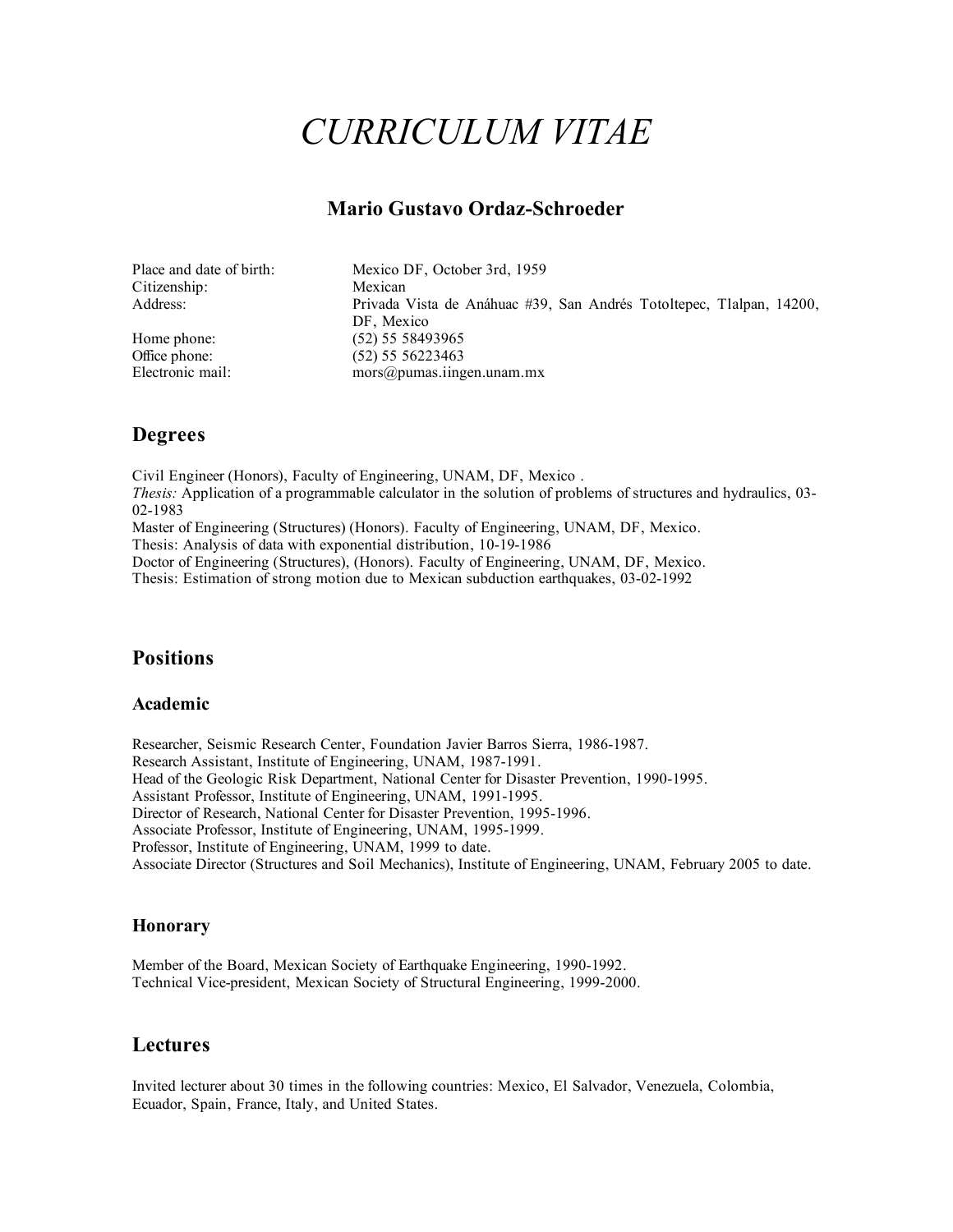#### **Awards**

Gabino Barreda Award, Masters Thesis, UNAM, Mexico, 1988 Weissman Award (Exact sciences), National Academy of Sciences, Mexico, 1993 Emilio Rosenblueth Award, National Academy of Engineering, Mexico, 1994 UNAM Award for Young Researchers (Technology and Design), UNAM, Mexico, 1994 Gabino Barreda Award, Ph. D. Thesis, UNAM, Mexico, 1997 1999 Outstanding Paper Award, Earthquake Engineering, EERI, 1999 National Researcher (Top Level), 2003.

## **Other distinctions**

Member of the Technical Advisory Committee for the project "Evaluation of seismic risk in Quito, Ecuador", 1992-1993.

Elected representative of Mexico to the International Association of Earthquake Engineering, 1999 to date. Member of the Technical Advisory Committee for the project "RISK-UE (seismic risk evaluation in 7 European cities)", 2001-2004

# **PUBLICATIONS**

## **Papers in journals**

#### **Refereed, international (47; 5 more recent are listed)**

43. Mario Ordaz, Eduardo Miranda y Javier Avilés (2003). Propuesta de espectros de diseño por sismo para el DF. Revista Internacional de Ingeniería de Estructuras, editado por Escuela Superior Politécnica del Ejército, 8 189-208.

44. Singh, S. K.; Bansal, B. K.; Bhattacharya, S. N.; Pacheco, J. F.; Dattatrayam, R. S.; Ordaz, M.;Suresh, G.; S. E.Hough, Kamal (2003). Estimation of Ground Motion for Bhuj (26 January 2001; Mw 7.6) and for Future Earthquakes in India, Bulletin of the Seismological Society of America 93 (1), 353-370.

45. Arturo Iglesias, S. K. Singh, J. Pacheco, L. Alcántara, M. Ortiz, and M. Ordaz. (2003) Near-Trench Mexican Earthquakes Have Anomalously Low Peak Accelerations, Bulletin of the Seismological Society of America 93 (2), 953-959.

46. Daniel García, Shri Krishna Singh, Miguel Herráiz, Javier Pacheco and Mario Ordaz. (2004). Inslab Earthquakes of Central Mexico: Q, Source Spectra, and Stress Drop, Bulletin of the Seismological Society of America, 94 (3) 789-802.

47. Mario Ordaz (2004), Some Integrals Useful in Probabilistic Seismic Hazard Analysis, Bulletin of the Seismological Society of America, 94 (4), 1510-1516.

## **Book chapters**